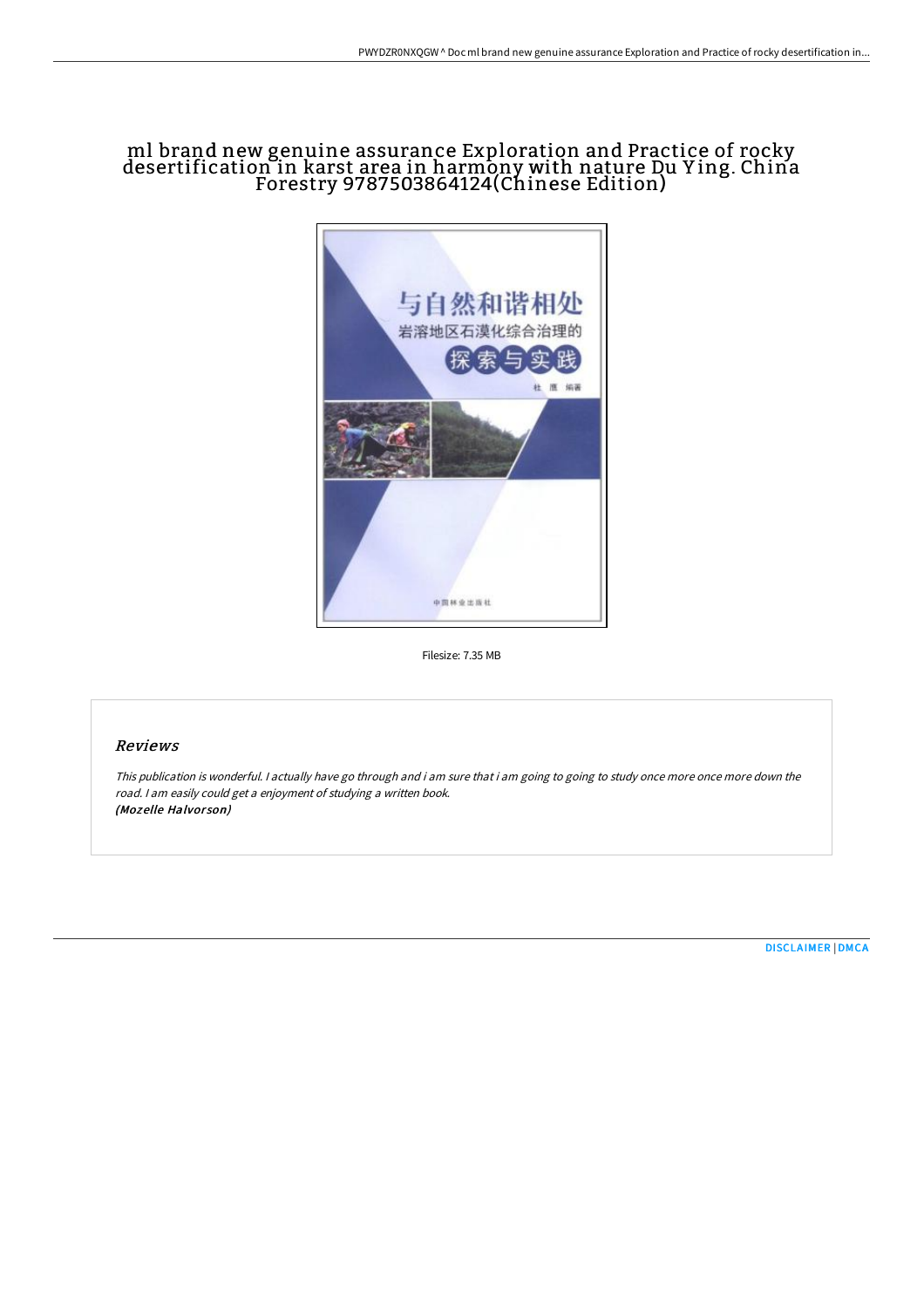## ML BRAND NEW GENUINE ASSURANCE EXPLORATION AND PRACTICE OF ROCKY DESERTIFICATION IN KARST AREA IN HARMONY WITH NATURE DU YING. CHINA FORESTRY 9787503864124(CHINESE EDITION)



paperback. Condition: New. Ship out in 2 business day, And Fast shipping, Free Tracking number will be provided after the shipment.Paperback. Pub Date :2011-12-01 Publisher: Chinese forestry Remarks: If you are the required number of books is greater than the bookstore inventory you can promptly inform the dispensers Tel 15801427360 Contact qq 794153166 (Send staples bibliography). the bookstores internal transfer cargo 1-2 days in place. The OUR Books brand new genuine absolute guarantee. when you sign must seriously view the parcel. satisfaction after receipt books. not satisfied directly refusal. this can save Returns cost and time. the problems caused due to reasons of bookstores all unconditional return policy. Thank you for your visit. Assured orders to ensure that your shopping smooth look forward to your good basic information about the title: Exploration and Practice List Price: 120 yuan of rocky desertification of karst area in harmony with nature: Du Ying Publisher: China Forestry Publish Date: 2011 December 1 ISBN: 9.787.503.864.124 words: Page: Revision: 1 Binding: Folio: 16 commodities identification: Editor's Choice and nature in harmony: the exploration and practice of the the rocky karst area governance by China Forestry Publishing House published. Summary No directory first leadership speech to the National Development and Reform Commission and the State Forestry Administration. the Ministry of Agriculture. Ministry of Water Resources. the State Council Leading Group Office of Poverty Alleviation and Guangxi Zhuang Autonomous Region. Yunnan Province. Guizhou Province. Hunan Province. Hubei Province. Chongqing. Sichuan. Guangdong Province. the second governance model rocky desertification governance and eco-agriculture-oriented mode of rocky desertification Forest Conservation and ecological restorationoriented mode of rocky desertification artificial afforestation and forest industry-oriented mode of rocky desertification grassland construction and ecological animal husbandry oriented mode Rocky slope farmland and soil and water conservation in the construction of the leading type mode karst...

B Read ml brand new genuine assurance Exploration and Practice of rocky desertification in karst area in harmony with nature Du Ying. China Forestry [9787503864124\(Chinese](http://www.bookdirs.com/ml-brand-new-genuine-assurance-exploration-and-p.html) Edition) Online

**Download PDF ml brand new genuine assurance Exploration and Practice of rocky desertification in karst area in** harmony with nature Du Ying. China Forestry [9787503864124\(Chinese](http://www.bookdirs.com/ml-brand-new-genuine-assurance-exploration-and-p.html) Edition)